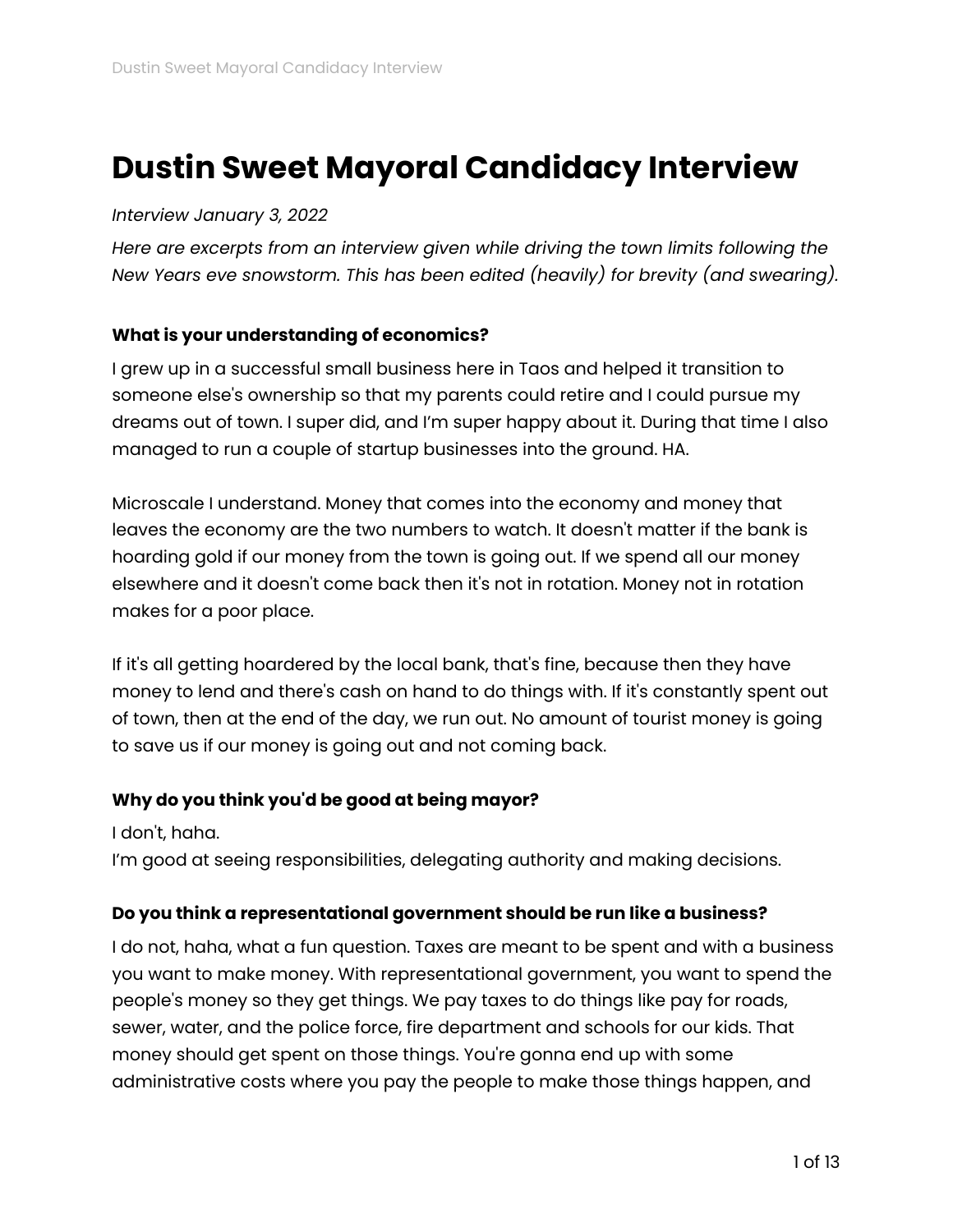you shouldn't be concerned about trying to have the business of the government making money. If the business the government becomes making money that becomes fascist real quick.

## **What do you think the town of Taos' role is within the larger structure of Taos County?**

In my experience, the town and the county have been butting heads for most of my adult life and mayor Barone has done a really amazing job of removing a lot of those contentious roadblocks. I mean; for good, or for ill, those roadblocks are gone. I think the town is the namesake of the county and should be the flagship and the jewel of the county of Taos.

#### **What personal questions do you imagine people will ask you or wonder about you?**

Oh, man, I have no idea. That's one of my favorite parts about humanity is I have no idea what people think is interesting. The things that I find interesting about life are not the things that other people seem to find interesting. So when people come along and ask me questions about life, I'm almost always interested.

## **If you had to guess the things that people either already know about you, or, or are wondering about you, that are qualifiers, what do you think those things might be?**

Gosh, I don't know. Yeah, I wouldn't want to second guess. I imagine I have an outgoing robust public persona because most people have interacted with me in some way in a public format. I guess I just want to say all the legends are true.

In the world of public life there are lies, damned lies, and the truth. I just want to go on the record saying whatever you've heard is absolutely true. I 100% support whatever anybody's saying about me, that sounds about right.

# **If you could find a few words to describe the people of Taos who have they been for you?**

Educated trades people and lovers of art and poetry.

#### **Similarly if you had to speak to Taos itself, what has Taos been for you?**

Taos has been a great teacher to me about what is important in life and how to stay alive out in the world. What is it to be a neighbor? What is it to be a friend? How to be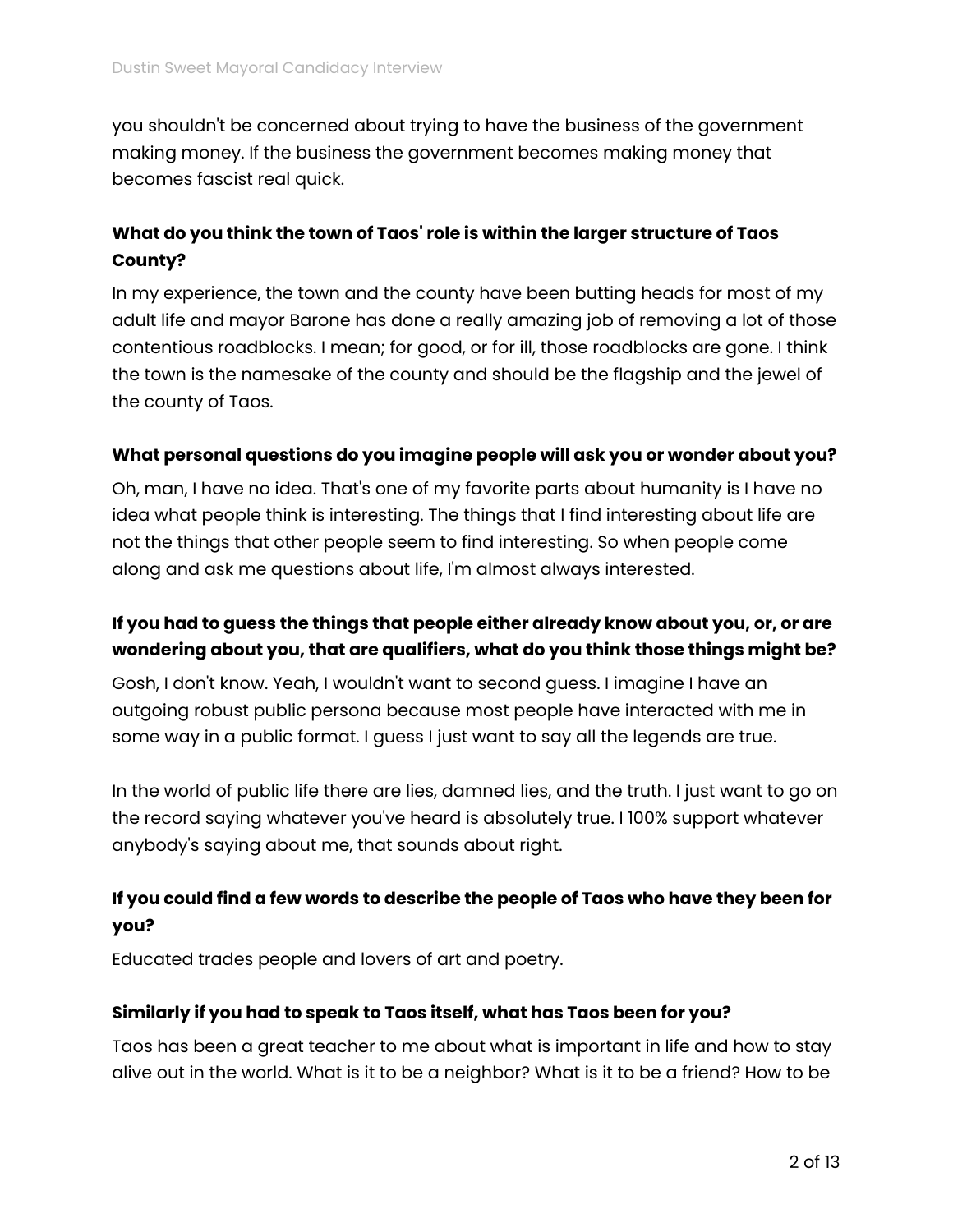a good friend, how to be a good sportsman. Almost all my sportsmanship came from my time in Taos. What it was to shake hands, mean what you say and do your best.

We have a lot of kindness in Taos, and acceptance. I always joke that it's not Taos, it's Taos'. It's multiple. Taos is about friendship, responsibility, and survival. Both responsibility to yourself and responsibility to your environment, so as to take care of yourself. I think the Acequia Association really says it all and if you're not participating in keeping everyone in town healthy and safe then what are you doing here? We don't need you. It's a cool place to get away from thinking about that stuff but if you're in a position of public power and or you're a local business[wo]man you have to think about those things.

#### **Why are you applying to be mayor?**

Enough people told me I should that I decided that I would. It started off as a joke a couple years ago, and then enough people came along and said, "Yeah, actually, you should do that". I feel like if you are going to take any kind of umbrage with the way people are running things, you should probably throw your name in the hat.

Public service is one of those things that almost anyone can do. If you're upset with how things are run, you think you can run it better, you have a problem with it, then you've got to participate in the system. The thing I love about America is that it's participatory. I reap a lot of the benefits of being an American. Participate.

I think I want to run for mayor, I don't think I want to be the mayor. Being the mayor sounds like a lot of work and I'm risk averse in that category. I have a great job here in Taos. All I gotta do is keep my head down and live a great life, raise my kids. But the job needs to be done. It needs to be done by someone who's got all of our interests at heart.

There's a real problem happening, that I see, that has been a problem my entire life in Taos, which is that people from outside of our community move here and they want to change it to be more like where they came from. There's some parts of Taos that just, that's not who we are. In fighting that, I think we bite ourselves in the ass, we don't think about what and who is actually happening to us, we're just like "Oh, outsiders bad". Well, cool.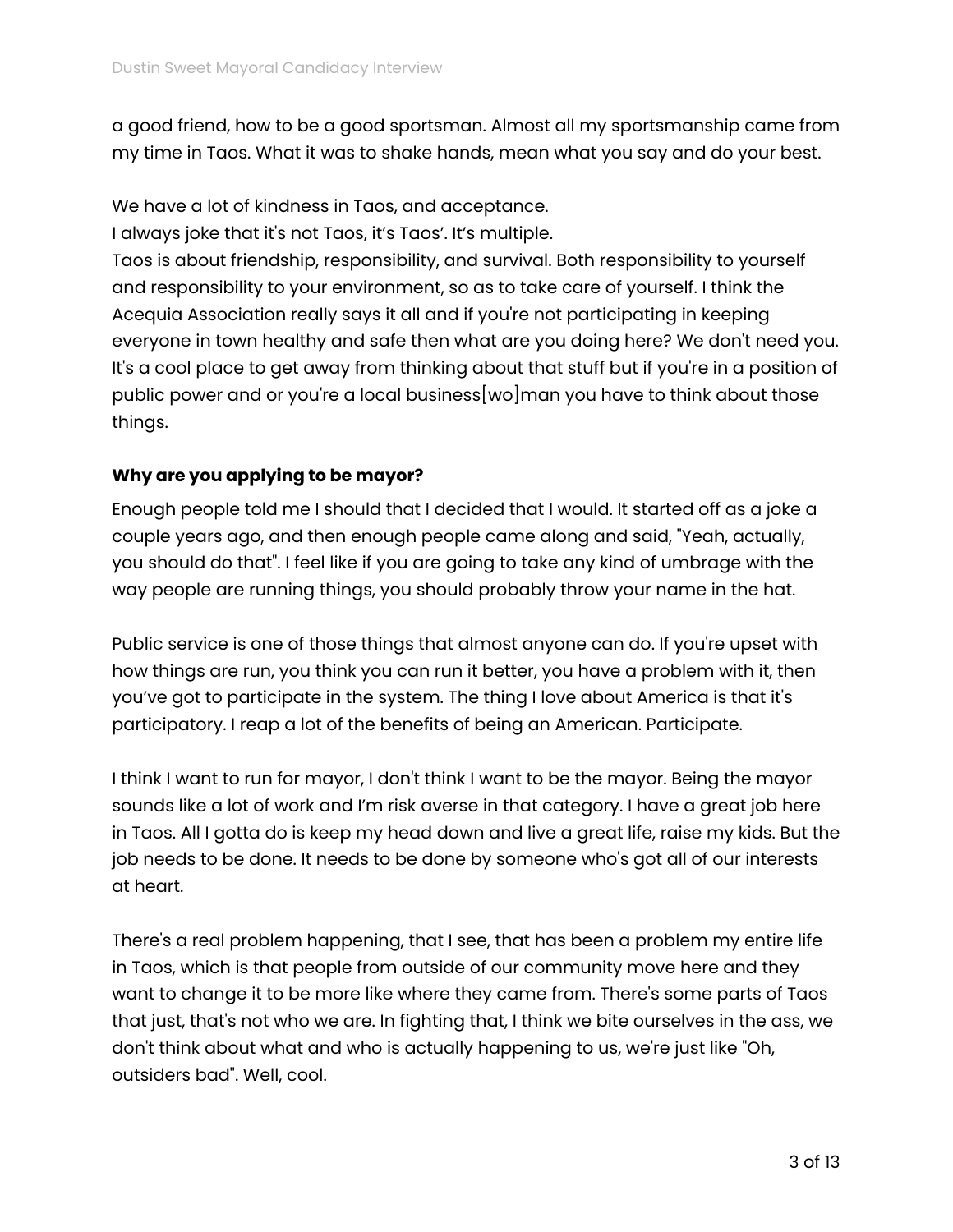Walmart's a great example. Right? Like, Walmart came in and killed all of the little businesses that it was preying upon nationally. It did a great job of wrecking em' all. Then the prices magically went up. But the prices went up because they don't have any competition.

In not allowing another big box retailer into Taos, we become a slave to Walmart. Smith's is a similar example, and because of the other grocery stores, we have competitive Kroger prices.

There's a really beautiful part of Taos, which is our agricultural background. We have a rich agricultural history celebrating life in the high desert, and we've got a lot of retired agriculturalists here. It's one of the things that makes UNM Taos great, we've got all this knowledge, and yet it's not being leveraged for practical applications at a large scale.

If we're going to continue to participate in the 21st century, Taos is going to change whether we want to or not. And we're gonna have to lead the way in terms of what that change is. I'm not advocating to put a Target down by Walmart. If it was up to me I'd rather Walmart was still a drive in. Yet we are going to have to participate at that level. To start thinking at that level, like how do we want to see ourselves, not today, but in 10 years? How do we want to be seen by the world, by our children, by ourselves?

A really good example of how we want to be seen is the luminarias on the plaza. Some people really like the old school luminarias. I'm one of those guys, I would much rather pay five people to wander around for two weeks lighting luminarias than I would see electric ones. I think the electric ones suck. It's just a flavor of town. Would you rather have it this old way, or would you rather embrace the new fad.

The other part of that is that our Wi-Fi downtown sucks, we could have a better Wi-Fi connection. We're plugged into the main network. The Wi-Fi could be free, and it could be bad-ass. Those two things, I think, hold themselves together really well.

I believe the way forward is neither the old way or the modern way, but a mix of what works for us. That's how we move forward as Taoseños, that's how our culture comes together. Think of it as the way we do things here. When the way we do things is "to the best of our ability, all the time" all of a sudden excellence shows up.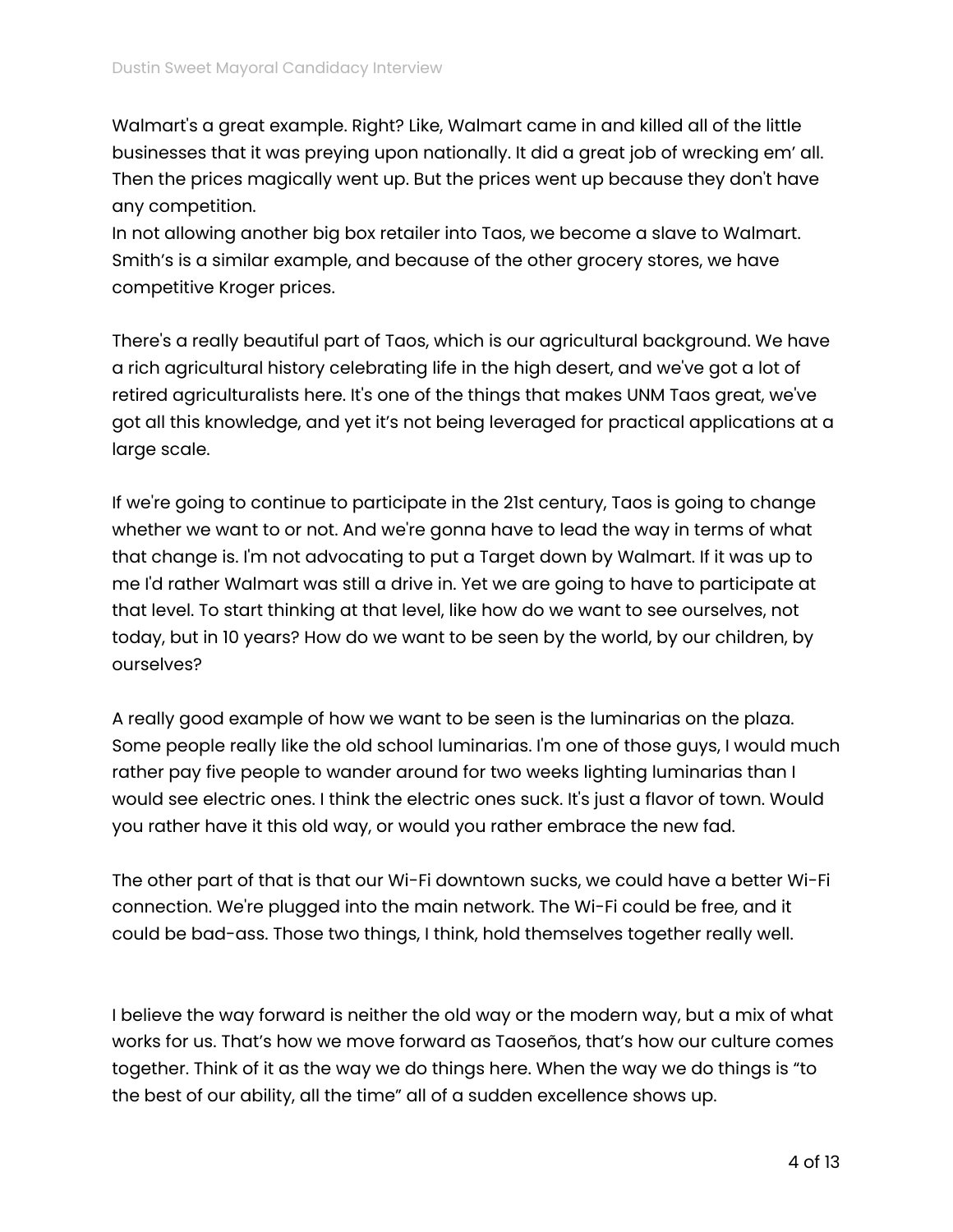When you start phoning things in, saying no to things, then the balance becomes off. Toys at the parks stay broken for months on end. You get potholes in the roads that never get fixed because people are worried about job security. Don't worry about that stuff. If we can convince the road department that they're going to have a job, even if the roads are perfect all the time, the roads will be perfect all the time. Like, there's enough bad weather and bad stuff here that those jobs are going to exist. You don't have to manufacture problems.

That's a real thing. I see it from the leadership at the top, at the Nationwide standpoint. From the Bush senior administration, all the way down to the Trump administration slowly eroding people's confidence in elected officials and really focusing on this idea that rugged individualism will save us all. Rugged individualism never built a dam or a road, and it certainly hasn't changed the power industry or navigated world hunger, much less local problems like homelessness and climate change. I think those are things that the town can take a shot at.

#### **Do you feel like there's a flavor of leadership in these times that is important?**

I think that we live in a time of strong arm politics, where everyone kind of hopes somebody else is gonna come in and save you. I say that because Marvel movies are big. The idea behind Marvel movies and Superman movies is this stupid idea that someone else is gonna save you. Tony Stark is gonna fly in with his Ironman suit and solve all your problems. The reality is that you are going to solve your problems. In order to do that, you're gonna have to participate. What we have, in terms of residents, in terms of people of Taos, is that a lot of us are retired and a bit worn out by being the problem solvers of the world. That's just not gonna fly. That's not the world we built. Sorry. We're gonna have to build it ourselves.

I think if we take the lead and decide what the future is going to be, we're golden. We have really good people in this town. If we can coordinate stakeholders to see mission success in terms of everyone's success, we're golden.

As long as we're fighting about who gets this or who gets that, or being really worried about whose needs are unmet, I think we'll fail. I think we meet the needs of all the people of Taos real easily if we accept that we're the people of Taos and we have to meet our needs. It's gonna take a potato from your larder, and it's gonna take a little bit of deciding how we want to move forward. I am kind of interested in being part of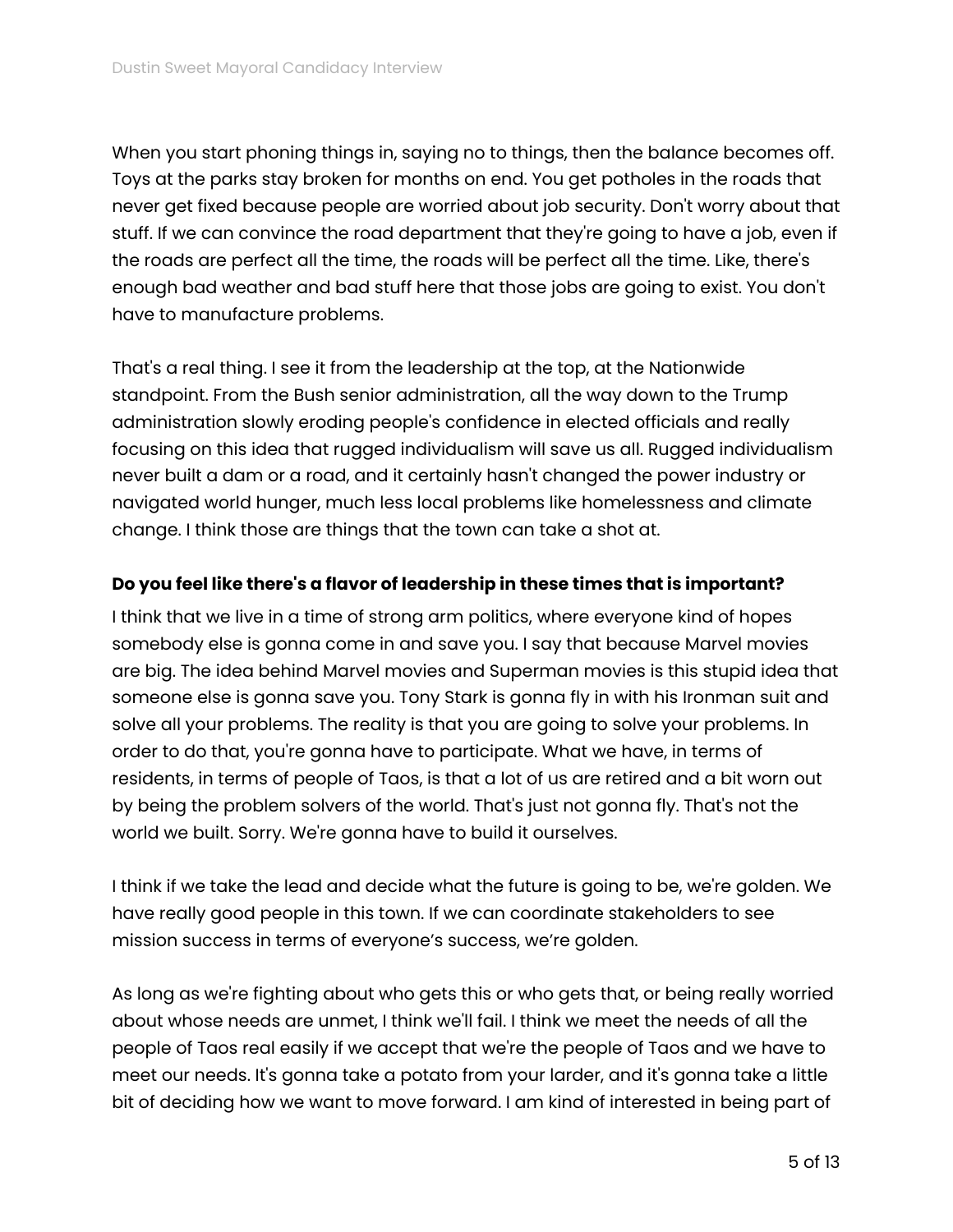that process. Or rather, I'm not afraid of being part of that process. I don't know that I'm interested in it at all.

#### **What do you think is our opportunity in Taos?**

This is a trading town built on multiculturalism. Any of us at times come off as having a chip on our shoulder about the other people. I think that at some point that needs to be an outdated mode of thinking about our relationships with each other.

Taos has been a multicultural hub for centuries. On the same coin, one of the things that we do really well is showcase how different cultures can get along together, while remaining different cultures. Taos did a really good job of making the melting pot idea of America really sing for me and really stick out. I think that one of the coolest parts of Taos is guys from the Pueblo, and guys from Romeroville, and guys from California who moved here because their parents took a job, all getting along and playing sports together. All getting along and doing things. I don't mean without conflict. I mean, everybody butts heads, and we all run into cultural differences. We also recognize those, and we come together and we celebrate them together.

One of the things I really love is watching the boys of the high school interact with each other at such a weird level. They're all getting the same dumb amount of information from YouTube and the world, right? Like they're getting all the American information. But then when they're interacting with each other and trying to get dates with the girls and just having that teenage scrum, they make friends in the most beautiful human ways where people with shared interests and shared likes group up for a little while until they can't get along and then they group up with somebody else. Those childish fights are over resources. I'm here to advocate that there's enough resources to go around. So those fights can go away. I think that one of the fun parts of having a job at the high school is showing young men that there's enough resources to go around.

# **You mentioned earlier about phoning things in, how do you feel like that's happening right now in our town?**

Well, if you look at things like the housing crisis or the total trainwreck that is the downtown historic district, Bent, you're looking at funded projects with people running them, that can't get it together to finish the thing because people cannot seem to make a decision. They're punting, regardless of what they want to say or how they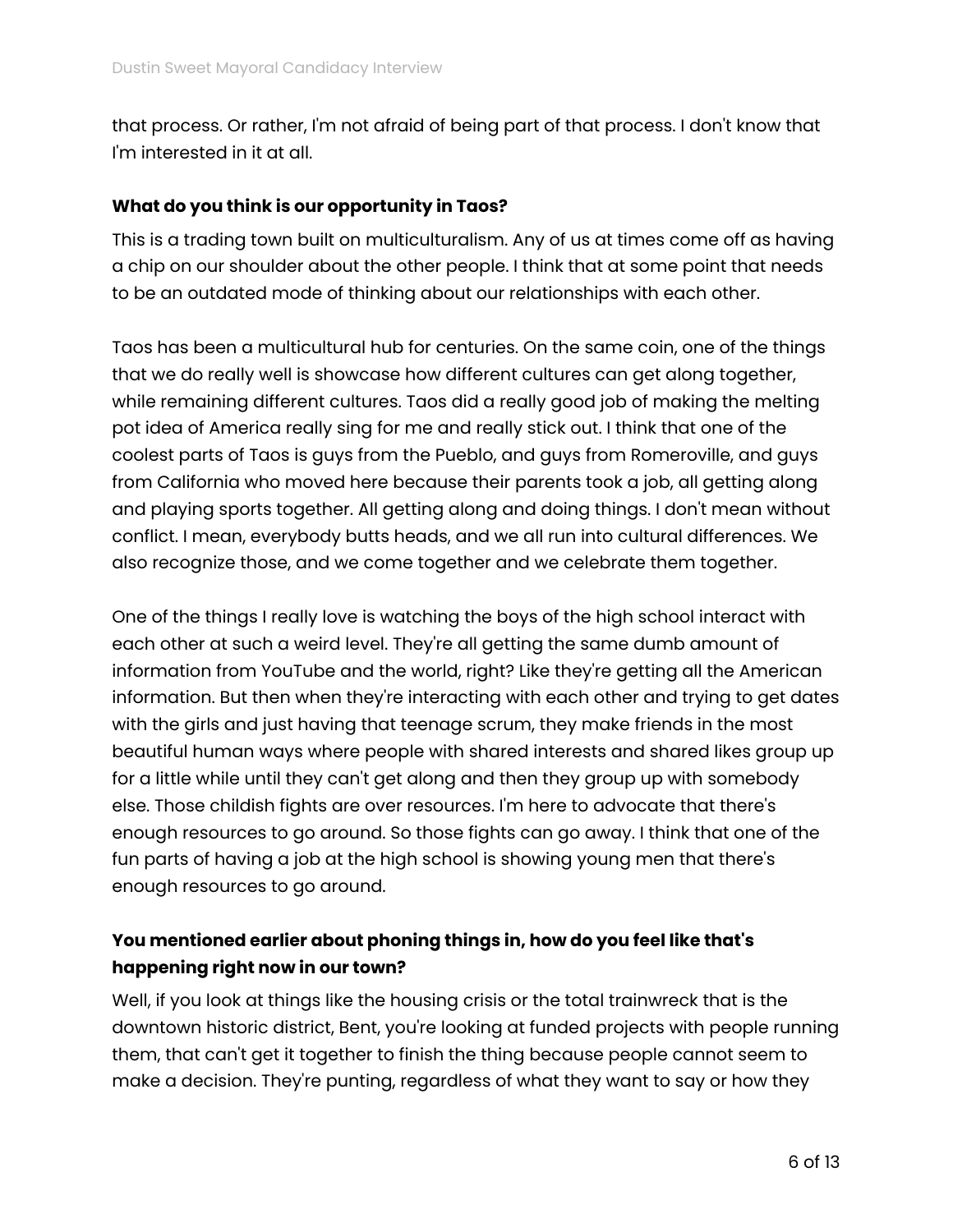want to talk about it. They're punting, they're not deciding. One of the things that we hire elected representatives for is to decide.

It's real easy to step back and say, "Oh, I'm going to have a life in the public office and so I want to have the correct position on things" but like… shut up man. Make a choice. I didn't elect you to think about it later, go decide. Then like, if I hate your decisions, you'll get fired. It's really straightforward. I don't get it. I don't understand politicians who don't want to do the problem solving part. That's the politics part. I made these decisions and they're rad. It's not "Hey, let's think about this more", it's not "Hey, let's put it off, hey, let's do this thing". I understand the reticence, but I'm not afraid of being wrong, and I'm not afraid of failing. It seems to me like a failure on the part of the elected representatives to get things done is, you know, not getting things done. That's the failure.

#### **What are you afraid of, or what would be a failure to you?**

Oh, man, I'm afraid of the dark. Yeah I don't like the dark, and I'm afraid of monsters. Failure at a public office level, for me, would be an unwillingness to listen to my constituents.

#### **Who do you consider yourself as representing? Who are your constituents?**

Taoseños. If you live here, if you're raising kids here, if this is your town, then I want to know what the problems that you see are and I want to work to solve them.

You know, not all problems have governmental solutions. Many of them do, from a regulatory and from a facilitation standpoint. A lot of the time the government is just the acting authority figure. It's just a yes/no question looking at larger implications and what those questions are. Zoning is a really good example of making choices about what things can happen and where so that people's quality of life gets consistently better.

The elephant in the room, when talking about constituents, is that so many people who work and participate in town life live in the county. I grew up in the extraterritorial zone. The voting landowners of the Town of Taos are not the only people using these resources, but they are the ones voting on how it is run. That is a problem if you want it to be. I see a lot of ideas for solving the issue, from re-using the extraterritorial zone idea, to creating a city by getting the buy-in from our surrounding communities. I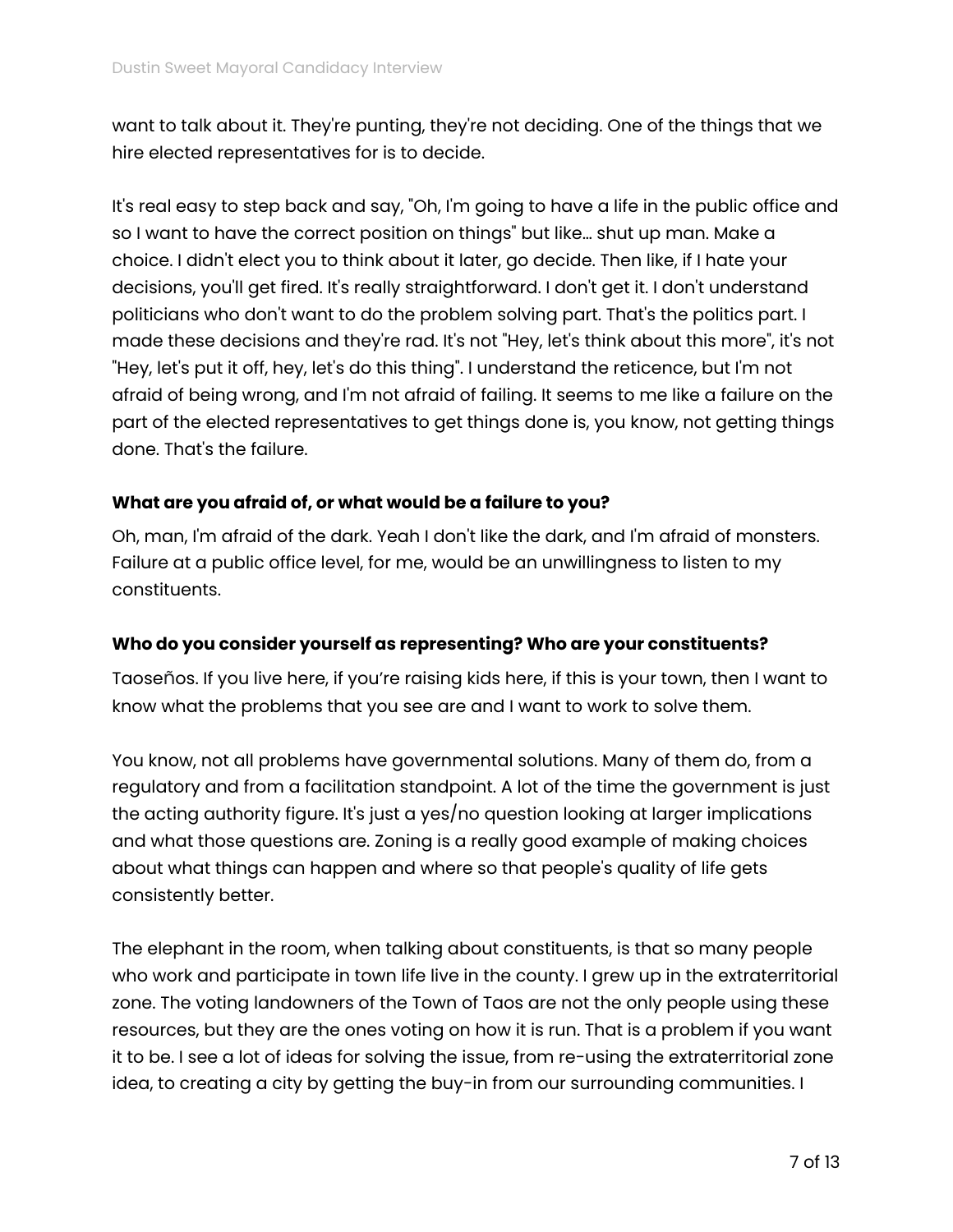also don't see it as a problem. If you want to put up a grocery store in Talpa, do it. If you want to get a water district going in Hondo or provide sewer services for the west rim I'm all about it. This is Taos and it's expensive to live here. People of all walks of life crowd in at the edges to enjoy the same quality of life as we do and the people who inherited their properties or worked their asses off to buy in here might not want to give that up, and that is okay.

## **With the kids we talk a lot about affordable mistakes and not affordable mistakes. Where do you draw that line in public office?**

I think it becomes things like services. If I had to remove public services, that would be a failure. If the police department closed down on my watch, that would be a public failure.

I believe there's a part of being an elected official, that is listening to your constituency, and figuring out what they want. That's not necessarily the same as doing what they say. If 40 people tell you that they don't like the price of gasoline you can either buy a gasoline distillery, or you can figure out a different transportation method within town.

The blue bus is doing a really amazing job right now supporting the chili line throughout town. It's one of the things that I think we'd like to see more of. Yet, is that the best solution? I don't know that it is, I don't know that it isn't. I know that as we develop the South side of town, there needs to be an easier way to get back and forth. I know that traffic's just gonna get worse as we add more people.

I know that if we don't start calming down in terms of choosing to be in places at particular times, we're gonna have more tailgating and more accidents. I think that one of the things that we could all do as citizens is give the guy in front of you another 40 yards. Calm down about it. Everybody complains about the traffic downtown, but it's bumper to bumper traffic because you're on his ass. Why don't you calm down? Just like let it ride. Nobody wants to hear that. Right? Nobody wants to take responsibility for their own actions, because we all want to show up right on time to the thing that we left the house late for. So how do we combat that? Just taking it easy. How do we take it easy?

You know, people who have large amounts of economic success take it a lot easier than people who don't. I think that one of the things that we haven't discussed is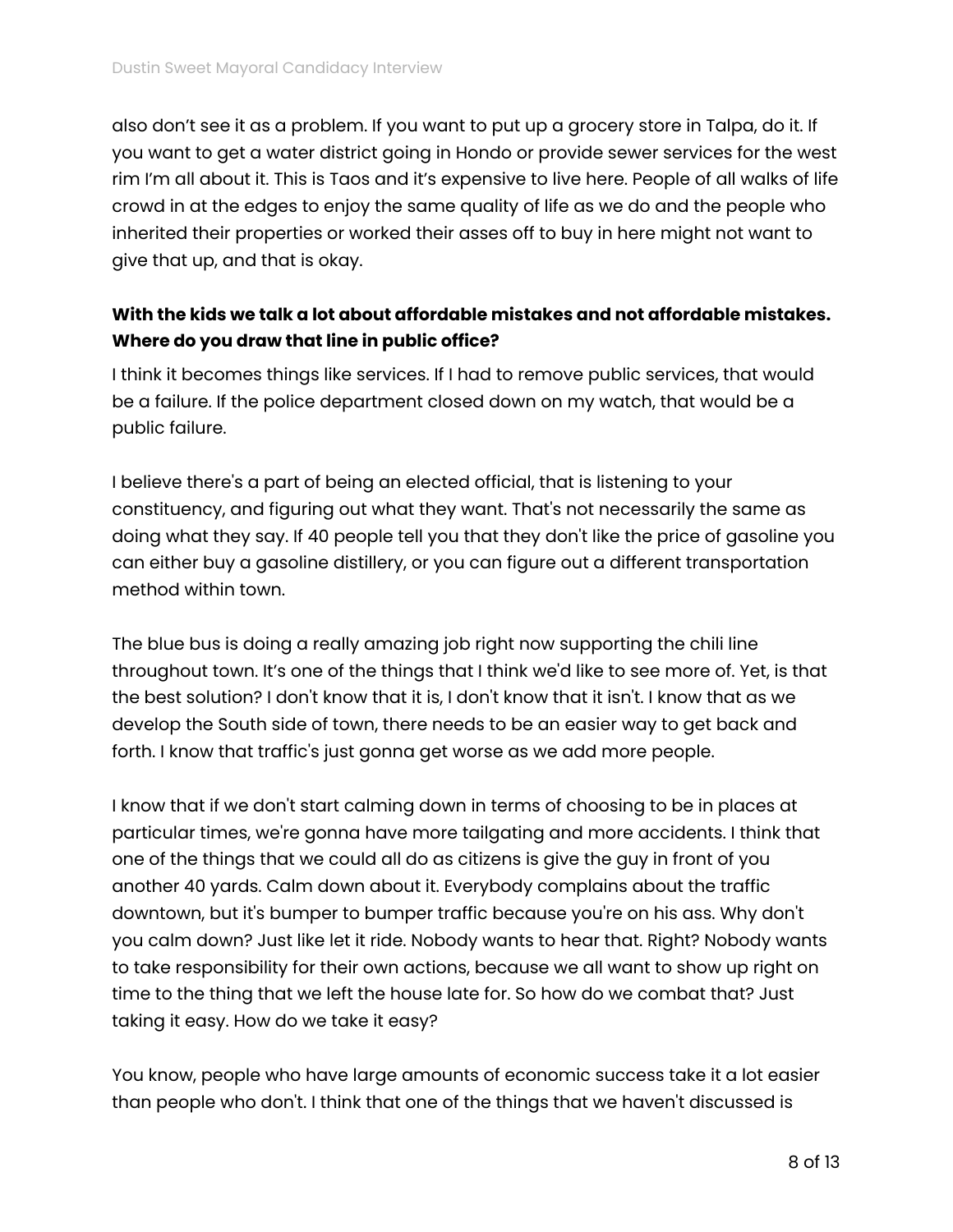really the economic disparity of Taos, the town of Taos versus the surrounding county of Taos. I think one of the pieces that's important is you know, there's a real blue collar, white collar difference in this town. Most of the people who are living here with kids have been in the blue collar sector for a long time. We've made this push to be a white collar town with the internet and we're not really taking it up on its opportunity. I don't know entirely how we're going to leverage that but we need to leverage that a little bit more at the public level.

It's interesting because we started talking about these things and I started having answers that are "I don't know", and I want to stay away from that and say things like, "you know, you don't want to say I don't know", but really, I don't know. There are people who do, who live in this town who are accessible, and would want to talk to the mayor. I think that as the mayor, I would talk to those people and then I would find out, and then we get it done. Saying I don't know, I see it more as a superpower than I think the people before me have.

# **From the perspective of having been a kid here and growing up here, knowing this place the way you do, what do you see are the challenges we face in Taos?**

It comes down to like, who's got money and what do they want? From there, you can extrapolate. I think the people who are living here and raising their kids here want the same things I do in terms of being able to leave your kids outside and not worry about them. That the schools will not just be a warm place for my kids to be babysat. But an actual place where they might garner some form of an education. Learn about themselves and maybe even about life a little.

*(IS) They put owls up on the Walgreens! So cool. I really thought they were real owls!*

Owls run in packs in Taos, you didn't know that?

## *(IS) I didn't know!*

Man that's so many flashing lights up there. This snowstorm is beautiful.

## *(IS) It really is.*

I think there's a real cultural event that people long for, that we don't necessarily have right now. We're the town that voted for a mariachi, and then we were like, "Yeah,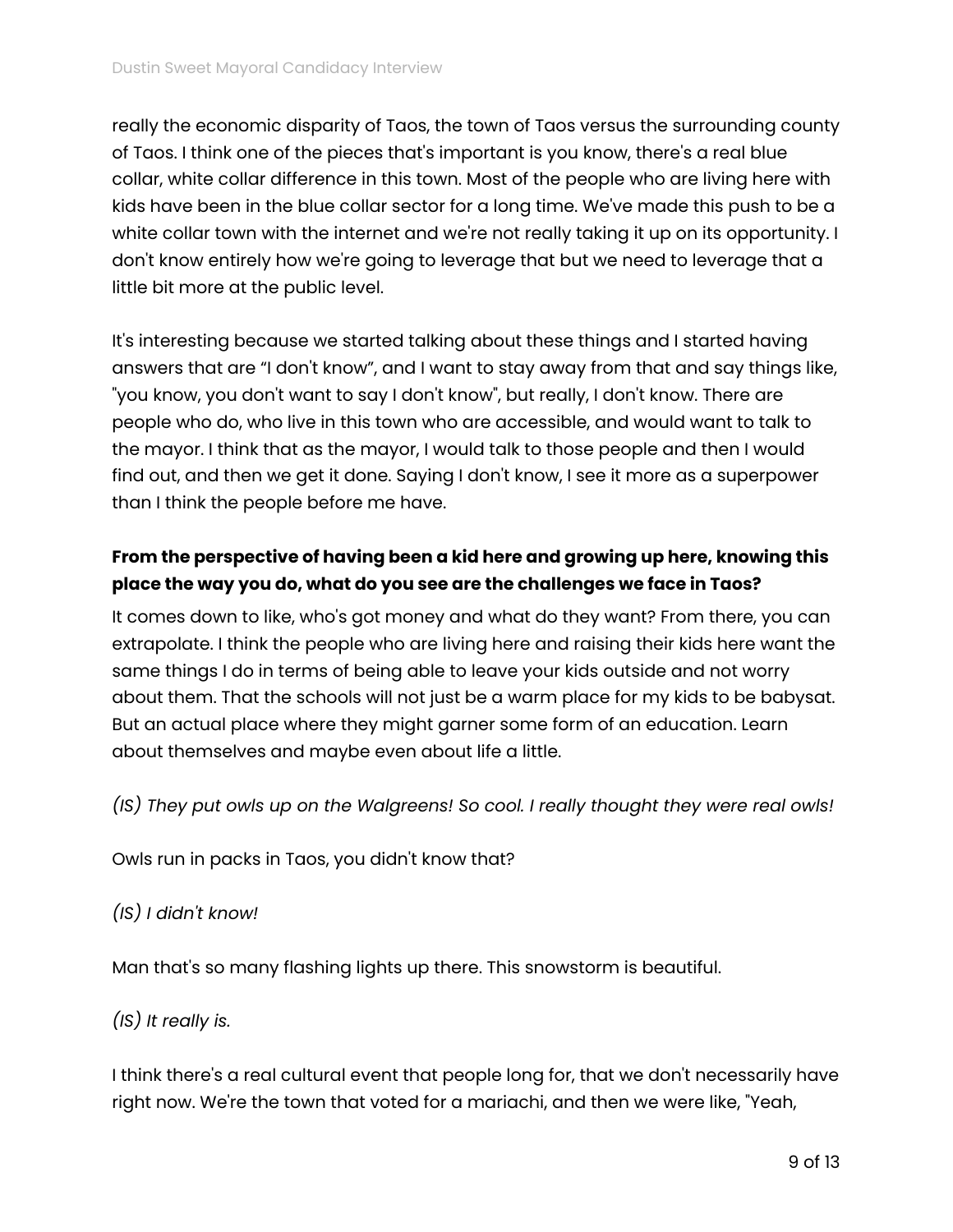that's fine" for a long time. That's not an accident. Some people are angry about that, and some people aren't, and like, the next guy was really you know, say what you want about Darren - he's a good mariachi! That's what we did for a while. It led to some ramifications that maybe aren't the best for town but then we got a guy who's super into being on the business end.

Barone has done a really good job of, like I said, connecting the town and the county and getting them past the sticking points of the 80s. I think we can't fight about the things that he's decided. I have my own personal feelings about them. The things that I think he's right about and the things that I think he's wrong about, they don't matter, because he made a decision. He moved forward, that's the piece that I think he's done really well with. Regardless of how you feel about those decisions, those decisions have been made and now we have to fight about other stuff.

We have bigger problems on our plate than expanding the airport or not, or calling in part of town or not. If we're going to continue to go with this expansionist idea of creating the city of Taos, then we need to get Arroyo Seco on board, we need to get Ranchos on board. It needs to be an on-board thing and the town has to provide city services. We're not even providing town services right now. There's not a way to walk around downtown easily with your kids. That's ridiculous. There's no sidewalk on Los Pandos. It's dangerous for kids to walk home from high school, they're walking in the street. That's not the town we want to have. We gotta solve our problems as a town before we can move on to being a city. If we want to move on to being a city what are the services we're gonna add to people?

Adding the town sewer and town electricity is great, it's all well and good and it's fun to have more money to play with at a service level. It's also taking from the aquifer and it's pulling from people's ability to make decisions for themselves. You're talking about a lot of growth and expansion that there's plenty of modeling for, lots of cities have done this. Lots of towns have turned into cities over the years there's ways to do this. Nobody so far has been willing to say

"eminent domain" and like, get the things in that are the things, and that's what it's gonna take moving forward.

The partnerships with the state and with the county are the things that are going to move us forward as a town towards the city. If we want to do that, then that's one set of decisions. If we want to stay a Town, which personally I do, I think it's better for us to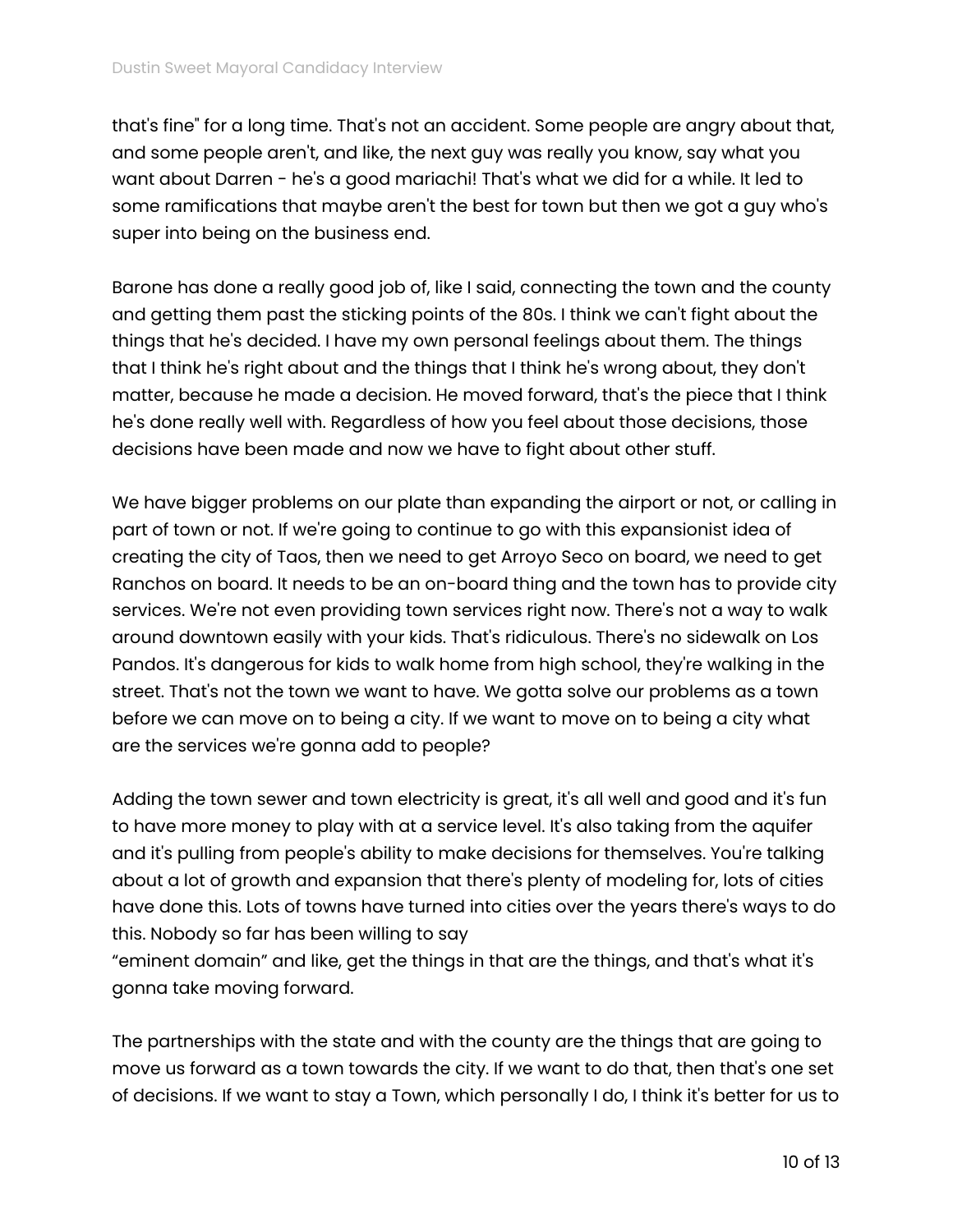be a town and for the village of Talpa to be the village of Talpa and for the village of Seco to stay the village of Seco. I think that part of what makes us so wonderful is our smallness. I don't know if that's what people want to do. I see that the current town council and the current mayorship clearly signaling that they want to do that. The town manager looks like he's doing here what he did to Pagosa Springs. Great job. Not a place I want to live.

*[sees large snow plow pile]* Oh yeah! That's so awesome.

*(IS) The John Dunn parking lot has a couple of other fantastic sculptures.*

#### That's so good.

(IS) I haven't seen this since I first got to Taos and even then I don't think it was quite *this impressive.*

This is what every winter was like growing up here, for like months on end.

Oh and Mayé built a snowman! That's funny. That's a really good example of the plaza. What I like about the plaza is that between Mayé and Taos Mountain Candles, you get this whole gamut of what it is to be a Taoseño. Taos Mountain Candles makes candles here in Taos, that's great! They're also totally full of imported goods, if you're gonna have expensive stuff, let's produce it here.

I think that's one of the problems we run into for the craftspeople of Taos. I'm gonna talk some dirt right now. The craftspeople of Taos are craftsmen and tradesmen, and they care about quality. We're not willing to have a 20 cent shirt, you know, like, we make things that last. If we're going to move forward as being a touristy place then that touristy ristra has got to be a local ristra. It's got to be good. It's got to have that quality to it. We're not selling to each other. It's interesting, one of the things I've noticed growing up here is that the things we sell to each other are all quality things, and useful things. The touristy things that we sell to outsiders are of inferior quality. I think that sends the wrong message. I don't think we should stop selling each other quality things. I think we should just keep making good stuff. Selling good stuff. Part of that becomes expensive, so how do you pay to be here?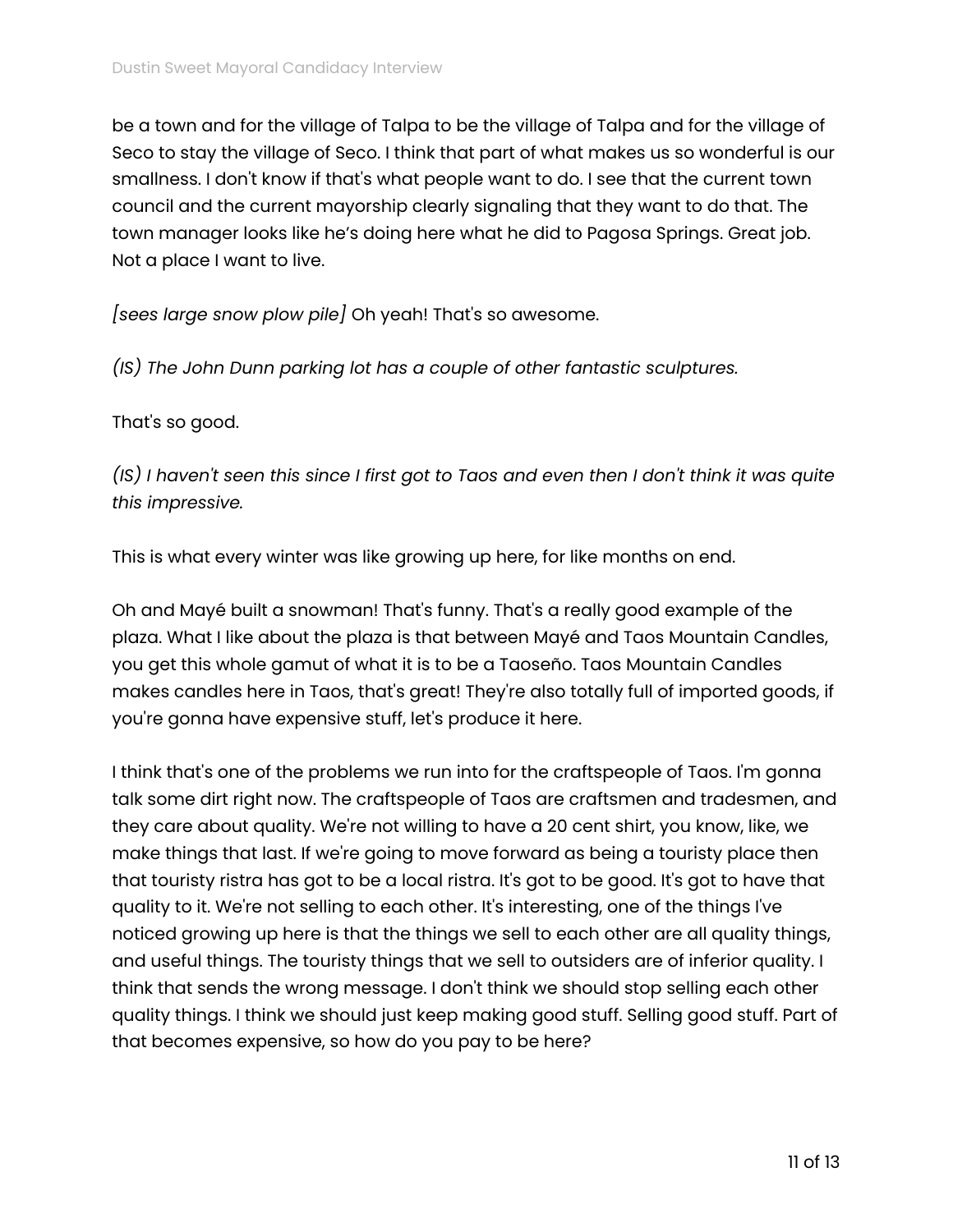How do we support businesses that are going to pay their employees enough to live in Taos. There's this other piece where we have a whole whole working class of people in Taos, that don't live in town, they live in the county. We have a big housing problem too. We're not doing well by our kitchens and our wait staff and our river guides and our ski lift operators and we need to solve some of those problems. Those are solvable problems, "they" are us. If we can't take care of each other what are we even doing out here?

Funny one of the big examples I have of that is, concerts in the park are a great idea right? Fencing the park off so local kids can't play there on days that the concerts are happening, that sucks. If we're gonna have concerts in the park and people are gonna pay to come here we should probably not fence the whole thing off. That changes the way we deal with tickets and that changes the way we deal with having those experiences. We need to change and have those be different things because we can do better.

Any other questions? I feel like I've been talking forever.

## **In what ways do you see your personal life coloring your decisions going into office?**

Oh, I've made crazy life decisions that other people will think are immoral or irresponsible at the very least. I'm here for a good time. I think that being alive is fun and I'm out for a good time.

There's a quality of acceptance and togetherness that I'll end up bringing to a job that is trying to get a yes for everything. "You can't have a yes for everything" is an idea that needs to die. I'm not trying to be communist about it. Where the rubber hits the road is where decisions have to be made in terms of what's real and what's not, and how we allocate resources.

Everybody's needs get on the list. I'm willing to see that everybody gets their needs met and really converse about what those needs are. I find that most people, when they state a need, what they're really stating is a feeling. As we work in tandem, as we work in public to solve problems together, what I find to be a useful tool is to find out what the real problems are, and then find solutions from there. A lot of the time people will have concerns that are actually a symptom of an underlying problem. There are hardships in Taos that are symptoms of the economic disparity we're